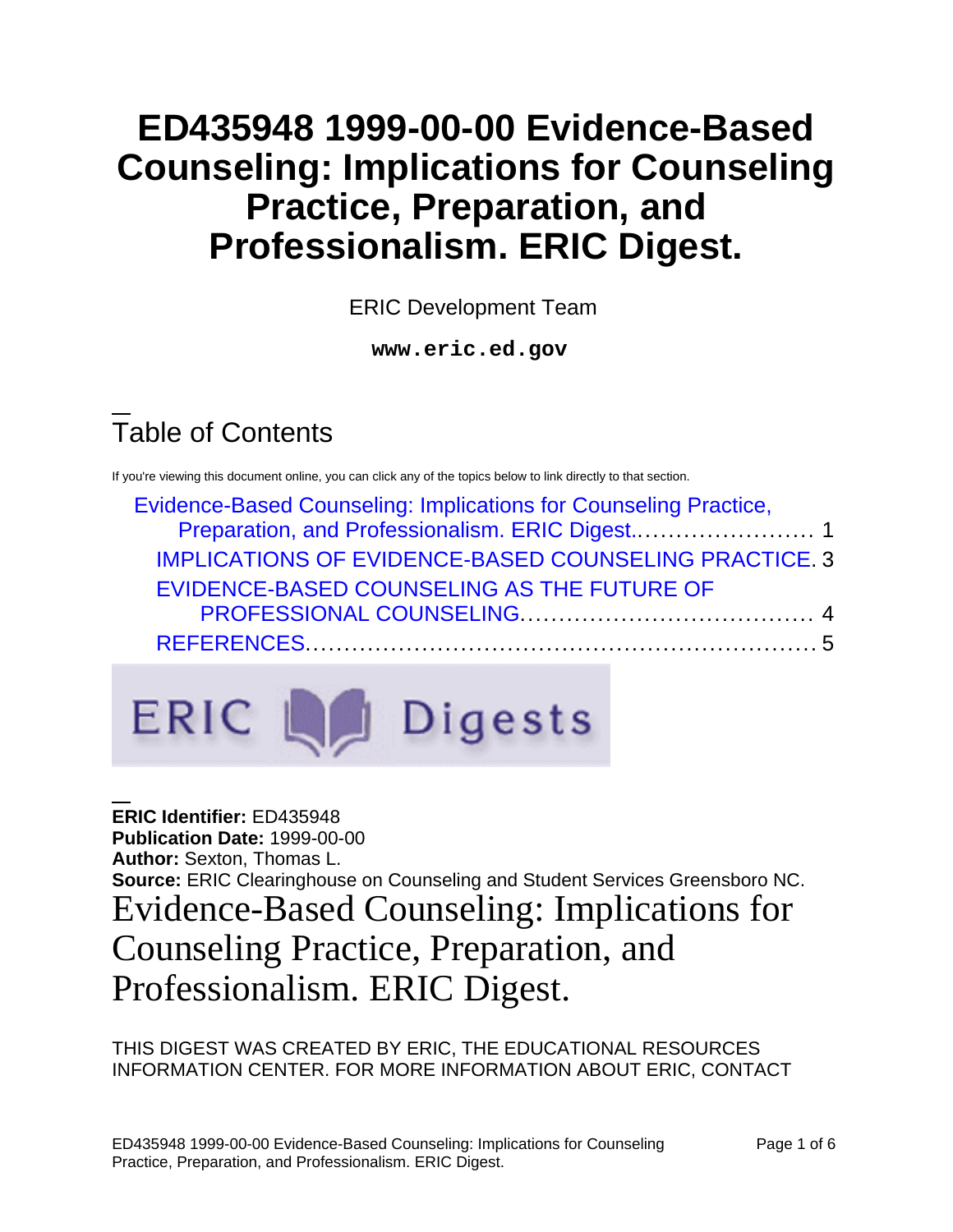#### ACCESS ERIC 1-800-LET-ERIC

The practice of professional counseling, like that of psychology and social work has its roots in the early humanistic, behavioral, and cognitive theoretical traditions. Lessons from the outcome and process research were only distant voices in the background. This early bifurcation between practice and research evolved into a fairly wide "research-practice gap" that has plagued the practice of professional counseling for the last two decades.

Two major issues make the artificial dichotomy between research and practice not only irrelevant but also potentially harmful to the current and future status of counseling practice and preparation. First, most practitioners know that today's landscape of counseling practice is one dominated by accountability. In fact, many have claimed that accountability is now a primary principle of professional practice--a principle more important than theory congruence or philosophical allegiance (Sexton, Schofield, & Whiston, 1997). In this "era" of accountability, concerns for service costs, intervention effectiveness, and research supported "best practice" are the primary factor in much clinical and administrative decision making. Thus, research, because of its focus on outcome, is now a major factor in the real world "practice" of counseling.

Furthermore, the counseling process and outcome research has grown into an undeniably reliable, valid, and necessary source of clinical practice knowledge. There is no question that much of the early research was irrelevant to practice. It was conducted on isolated issues in settings with little connection to the complex world of the practitioner (e. g. with Psychology 101 students). This research produced contradictory evidence, the presentation of which was most often followed by the caveat, "...our results show that more research needs to be done in this area." However, as one would expect, the methods of clinical research have evolved to the point such that many of the early problems of clinical relevance are no longer of concern. Today there is a large and ever increasing body of applicable and relevant research that is now an invaluable source of guidance for both the general practice of counseling and the application of counseling to specific problems and populations (Sexton, 1997). In fact, the research evidence has become so reliable that the term "best practices" is now defined as approaches to counseling practice that have empirical evidence to support their effectiveness.

Regardless of one's position in regard to the "art vs. science" or "research vs. practice" debate, it seems clear that evidence-based counseling practice is the future of both the preparation of counselors and the practice of professional counseling. The integration of research into practice through an evidence-based approach to counseling actually brings the best elements of practice, clinical experience, and reliable treatment protocols together to serve the task of helping clients with the complex problems they bring to counseling. What follows are a number of the broad implications for both the preparation of counselors and the practice of counseling.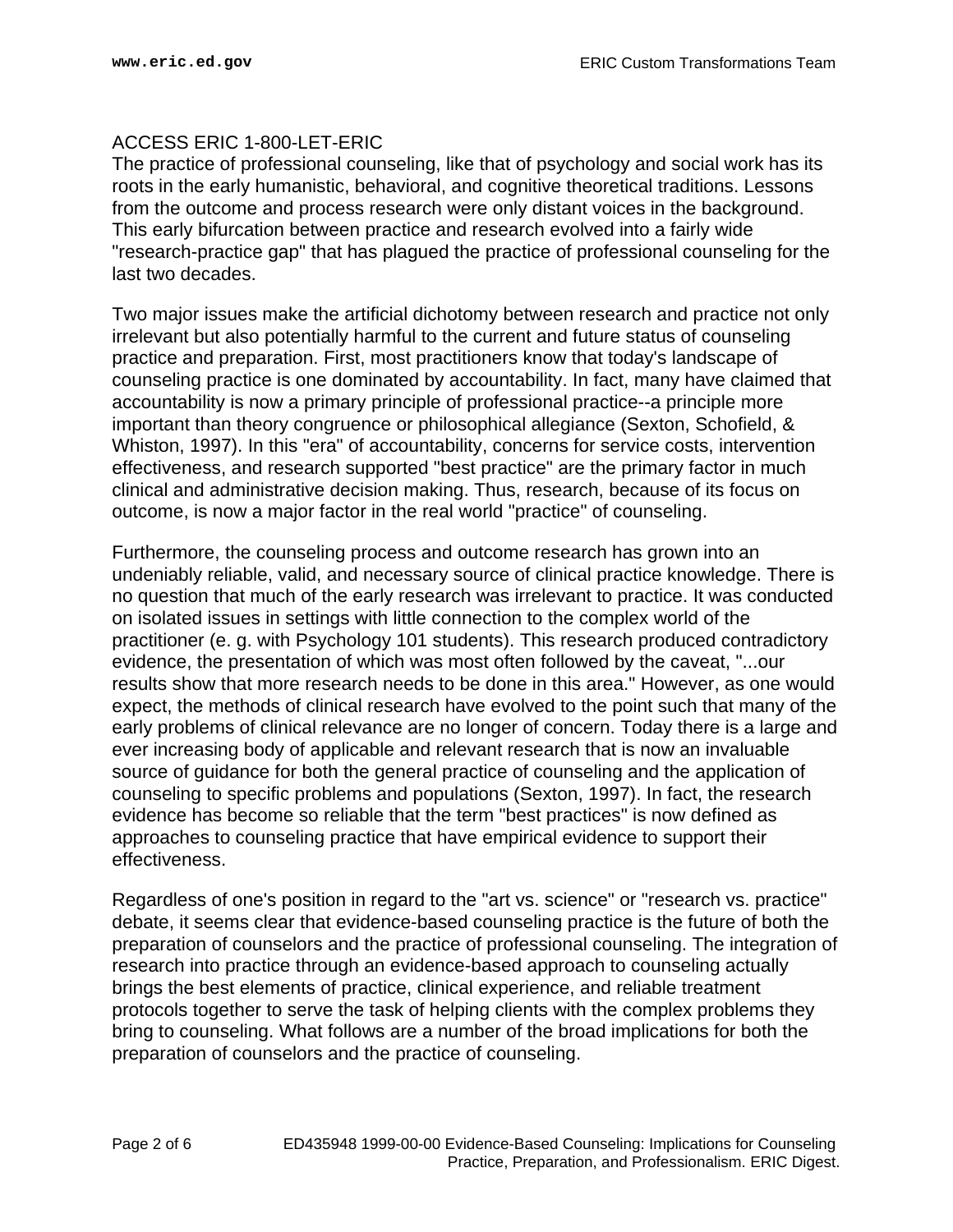## <span id="page-2-0"></span>IMPLICATIONS OF EVIDENCE-BASED COUNSELING PRACTICE

The specific implications of the accumulated body of research on counseling practices are well beyond the scope of this article (see references for further sources). Research has clearly established the efficacy of individual, group, and family counseling for a variety of presenting client concerns (Sexton, Whiston, Bleuer, & Walz, 1997). More important for practice, research now points to a number of very stable trends that support the efficacy of some practices of counseling over others, the differential value of some aspects of counseling over others, and effectiveness of matching certain client problems with specific counseling models (Sexton et. al, 1997). These trends inform counseling practice and preparation and form the basis of an evidence-based model of counseling.

These broad trends can be categorized in two domains each with significant implications for the general practice of counseling: findings about clinical models and findings about the counselor. There has been considerable attention to determining the most valuable clinical models. While counseling is, in most cases, effective, there is no "best" theoretical approach. The outcome research evidence has repeatedly found that theoretical orientation is not a major factor in the outcome of counseling. Instead, the research points to a set of "common factors" that seem to be part of effective counseling regardless of counselor, client, or theoretical orientation. According to Lambert (1991) approximately 30% of outcome is attributable to common factors evident in all therapies regardless of theory. Of the remaining variance, 40% is attributable to factors outside of counseling, another 15% to client expectation, and the final 15% to specific psychological techniques. Most of the current theoretical descriptions of these common factors point to broad areas of: (1) the supportive value of a collaborative counseling relationship (Sexton & Whiston, 1994); (2) the value of learning (through affective experiencing, corrective emotional experiences, and skills acquisition); and (3) action (through behavior change, successful experiences, behavioral regulation, and mastery).

While specific theoretical models do not seem important to positive outcomes, evidence-based counseling intervention protocols are differentially effective with the client problems they were developed to help. These protocols are systematic intervention models, usually manual-based, with an extensive collection of efficacy and effectiveness research in multiple settings, with diverse client groups, across various counselors, that produce clinically significant results both in controlled labs and community settings that last for long periods of time (Sexton, et al., 1997). Called Empirically Supported Treatments (EST), such protocols are available for many individual problems (anxiety disorders, depression, etc.) and family problems (see discussion of Functional Family Therapy in Alexander, Sexton, & Robbins, in press). While the professional and conceptual issues surrounding empirically supported treatments are considerable and the criteria likely to evolve, they are a valuable resource for practicing counselors when faced with certain client problems. EST's also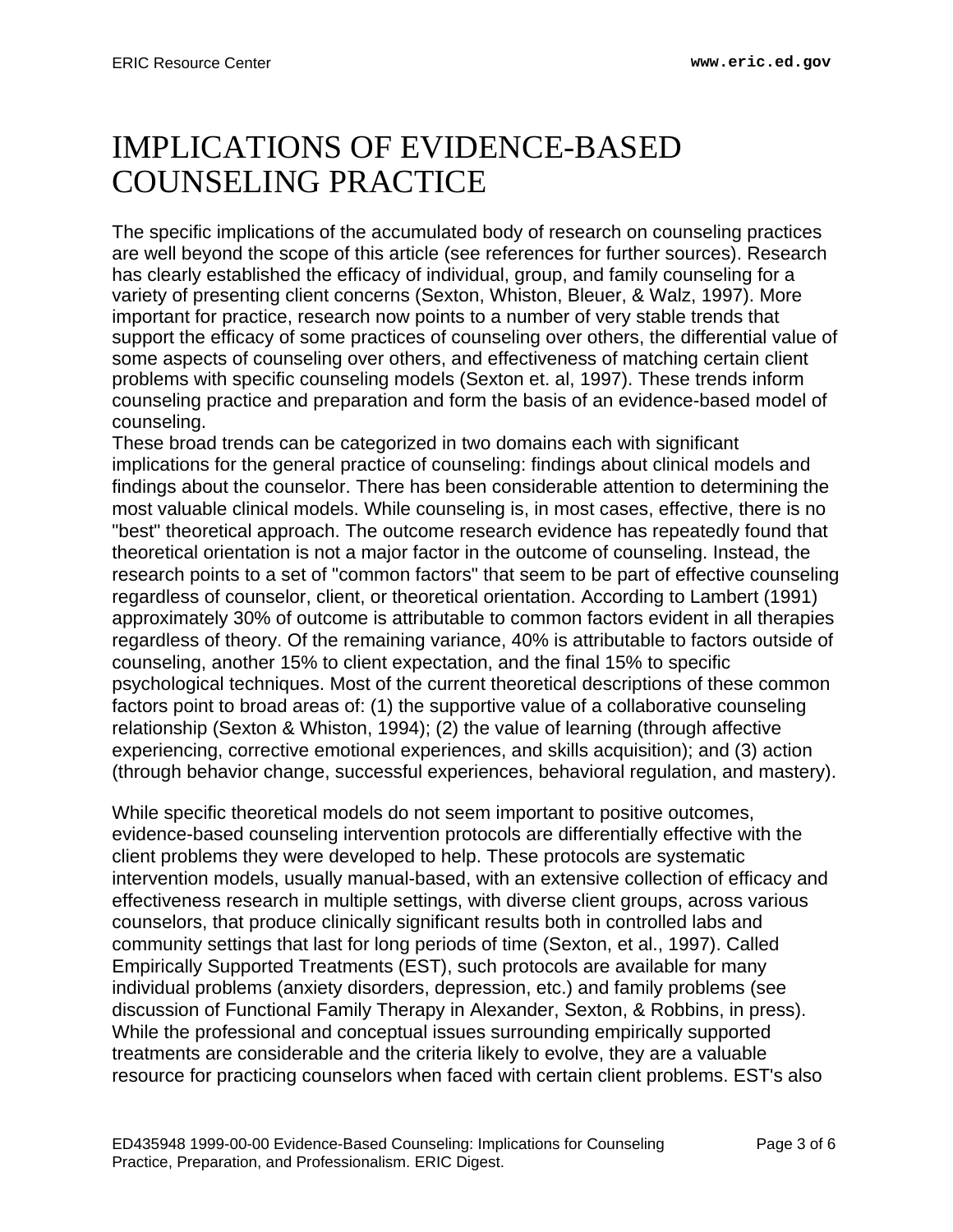point the way for the future of counseling providing a glimpse into evidence-based counseling practice. As a result, these protocols will need to become a central component of the clinical portion of future counselor education curricula.

A second major domain of counseling research that informs evidence-based counseling practice, focuses on the counselor. The counselor is probably the most studied "object" in our research history. Much of that effort has been guided by a desire to understand how to train successful and effective counselors. From all these efforts we have, however, yet to discover the prototypic effective counselor. In fact, much of what we have discovered is that many of our historic beliefs about the importance of counselor characteristics do not seem to have research support. For example, the current evidence suggests that, all other things being equal, demographic factors (race, gender, age, cultural background), professional identity (counseling vs. psychology vs. social work), and even professional experience (defined as years of practice) are unrelated to counseling outcome. Matching of clients and counselors on these dimensions (e. g. like race counselor and client working together) does not result in increased efficacy. Furthermore, the old adage, "counselor know thy self" does not seem to hold true. There is currently no systematic research that would suggest that counselors improve their work by receiving personal therapy, becoming more self aware, or learning about themselves (Sexton et al., 1997).

What do seem to be important counselor contributions to effective counseling are a level of skillfulness (defined as competence rather than experience), cognitive complexity (ability to think diversely and complexly about cases), and ability to relate and relationally match with the clients with whom they are working (see Whiston & Coker, in press). In addition, it is essential that counselors have the knowledge and ability to assess the presenting "problems" of the client so they can identify the appropriate evidence-based protocols and competently apply those protocols in order to increase the likelihood of successful intervention. The implications of these research trends are dramatic in regard to counselor education. For example, they suggest redirecting efforts from personal awareness to building cognitive complexity and increasing the knowledge of and ability to apply evidence-based counseling protocols.

## <span id="page-3-0"></span>EVIDENCE-BASED COUNSELING AS THE FUTURE OF PROFESSIONAL COUNSELING

Evidence-based practice has the opportunity to move the profession of counseling out of its theoretical boxes and historical beliefs into an era of integrated practice in which counselors use the best of available science combined with clinical experience to successfully help a wide variety of clients. Evidence-based practices can provide a source of clinical knowledge that can increase a counselor's effectiveness with clients, become a basis of professional education and counselor development, and serve as a unifying force for the profession that will set the agenda for the next evolution of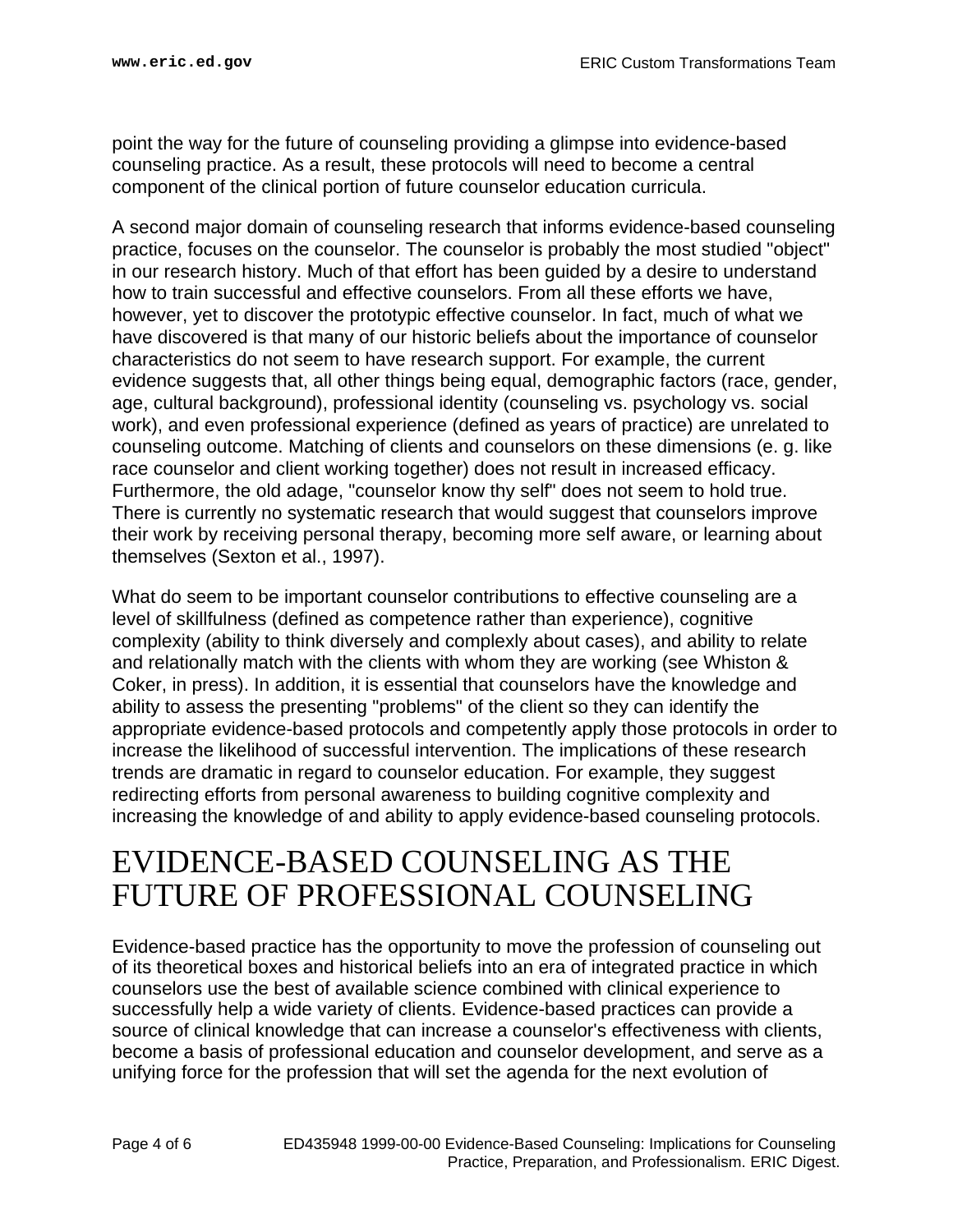### <span id="page-4-0"></span>counseling. REFERENCES

Alexander, J. F., Sexton, T. L., & Robbins, M. A. (in press). The developmental status of family therapy in family psychology intervention science. In H. A. Liddle, Family Psychology Intervention Science. American Psychological Association Press: Washington, D. C. Lambert, M. J. (1991). Introduction to psychotherapy research. In L. E. Beutler, & M. Crago (Eds.), Psychotherapy Research: An international review of programmatic studies (pp. 1-23). Washington DC: American Psychological Association. Sexton, T. L. (1996). The relevance of counseling outcome research: Current trends and practical implications. Journal of Counseling and Development, 74, 590-600.

Sexton, T. L., & Whiston, S. C. (1994). The status of the counseling relationship: An empirical review, theoretical implications, and research directions. The Counseling Psychologist, 22(1), 6-78.

Sexton, T. L., Schofield, T. L., & Whiston, S. C. (1997). Evidence-based practice: A pragmatic model to unify counseling. Counseling and Human Development, 30(3). Love Publishing: Denver CO.

Sexton, T. L., Whiston, S. C., Bleuer, J. C., & Walz, G. R., (1997). Integrating outcome research into counseling practice and training. American Counseling Association: Alexandria. VA.

Whiston, S. C., & Coker, J. K. (in press). Reconstructing clinical training: Implications from research. Counselor Education and Supervision.

This publication was prepared with funding from the Office of Educational Research and Improvement, U.S. Department of Education. The ideas and opinions expressed in the Digest do not necessarily reflect the positions or policies of OERI, ED, or the Clearinghouse. This Digest is in the public domain and may be freely reproduced

**Title:** Evidence-Based Counseling: Implications for Counseling Practice, Preparation, and Professionalism. ERIC Digest.

**Document Type:** Information Analyses---ERIC Information Analysis Products (IAPs) (071); Information Analyses---ERIC Digests (Selected) in Full Text (073);

**Available From:** ERIC Counseling and Student Services Clearinghouse, University of North Carolina at Greensboro, 201 Ferguson Building, P.O. Box 26171, Greensboro, NC 27402-6171. Tel: 336-334-4114; Tel: 800-414-9769 (Toll Free); Fax: 336-334-4116; e-mail: ericcass@uncg.edu; Web site: http://www.uncg.edu/ericcass.

**Descriptors:** Counseling Techniques, Counseling Theories, Counselor Training, Higher Education, Professional Development, Research and Development, Theory Practice Relationship

**Identifiers:** Counselor Effectiveness, ERIC Digests, Evidence